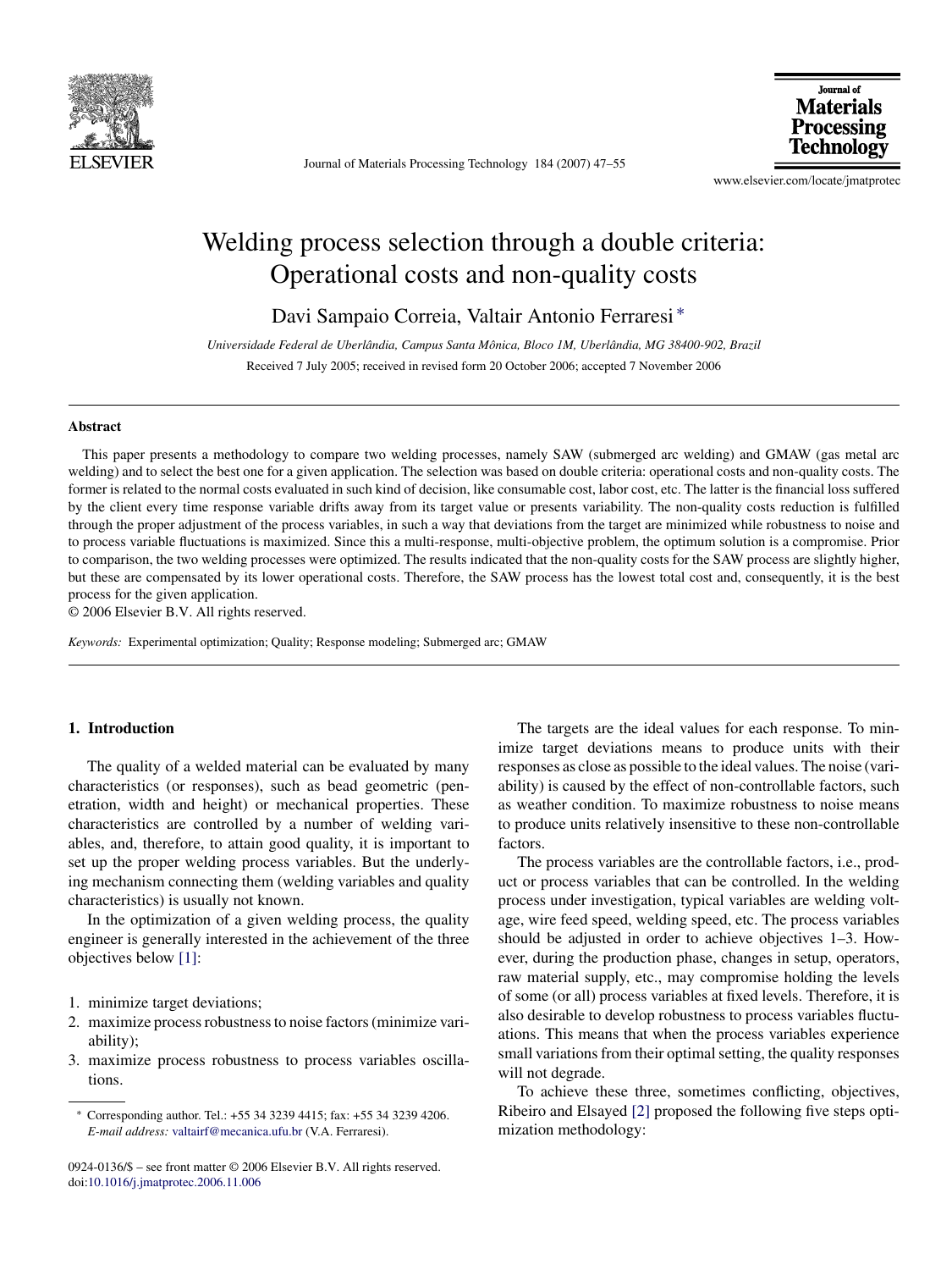- (1) Problem identification: list process variables and quality characteristics of interest (and for the latter, define target and priorities). Defining the proper targets is crucial. Engineer must be sure that the chosen targets are in harmony with the customer requirements.
- (2) Experimental design: study the problem and choose the proper experimental design to collect data concerning mean and variability. The levels of the process variables must be chosen carefully in order to properly investigate the region of interest. Also, it is important to collect enough data to allow variability modeling.
- (3) Response modeling: build mean and variance models for each response. To perform step 3 the engineer must be familiar with model building techniques. Building models for each response separately, the engineer has the opportunity to learn important facts about the process under study. Barbetta [\[3\]](#page--1-0) proposed an iterative technique for building models of mean and variance. At first, the variance model is built with a statistic made from the calculated variance and from the quadratic error (taken from the mean model). Then the mean model is recalculated using the variance statistic values as weights when finding the new mean regression parameters, in a technique known as generalized least-squares (GLS). This technique is a variation of the common ordinary leastsquares (OLS). The procedure is repeated at least twice or is finished by visual analysis of residual error and *R*<sup>2</sup> index.
- (4) Objective function definition: the gradient loss function is based on the function proposed by Taguchi to quantify the non-quality costs [\[4\].](#page--1-0) These costs may be defined as the financial loss suffered by the client every time response variable drifts away from its target value or presents variability. Eq. (1) presents the objective function:

$$
Z(i) = \sum_{j=1}^{Q} w_j \left[ (Y_j^{\text{m}} - T_j)^2 + (\sigma_{Y_j}^{\text{m}})^2 + \sum_{k=1}^{P} (\sigma_{X_k}^{\text{m}})^2 \left( \frac{\partial Y_j^{\text{m}}}{\partial X_k} \right)^2 \right]
$$
\n(1)

where  $Z(i)$  is the objective function to be minimized, i.e., the lower function values, the higher the process quality. For each variable adjust (treatment "*i*"), a *Z* value can be obtained;  $w_i$  are weights to take into account units and the relative importance of each quality characteristic. *Q* is the total number of responses,  $T_i$  the target, or the ideal value to, to the response *j*,  $Y_j^{\text{m}}$  the predicted mean for each quality response *j*,  $\sigma_{Y_j}^{\text{m}}$  the predicted variance for each quality response *j*, and  $\sigma_{X_k}^{\text{m}}$  is the standard deviation estimate for each controllable factor *k*.

The objective function *Z*(*i*) associates a numerical value with the level of quality of a product or process. It is composed of three terms. The first one accounts for deviations from target values. The last two terms account for two sources of variability: (1) variability due to non-controllable factors (noise factors) and (2) variability due to fluctuations on "controllable" factors (process variables).

However, Eq. (1) presents its results in dimensionless values, which have only comparative use. Caten [\[1\],](#page--1-0) in an optimization study for a chemical industry, suggests a procedure to find a constant that changes these dimensionless values into monetary ones. The cited industry has a production line set to fabricate a specific chemical. Depending on the final quality, the product may be classified into two categories (high or low quality), and it is sold with different prices. The non-quality cost for a class A product (high quality) is 64 units of Eq. (1) and its retail price is 1.42 US\$/kg. The low quality product (B class) has a 179 units cost and a 1.07 US\$/kg price. The constant was defined as the reason between the price and the quality differences. Once calculated this constant, the non-quality monetary costs were found by multiplying the *Z* function by the constant.

Besides the advantage of putting the non-quality costs into a more understandable base, the described procedure permits that the researcher adds an operational costs function to the *Z* function and performs an optimization to find the best compromise between quality and fabrication costs.

(5) Optimization: this step refers to numerical optimization of the objective function and it may be accomplished by a number of methods (simulated annealing, genetic algorithm, augmented Lagrange multiplier method, etc.). The lowest value of the *Z* function presents the variables adjusts that deliver the highest quality, i.e., the adjusts that lead the responses to the fulfillment of the three objectives previously cited.

After the optimization step, the value of objective function obtained for a process can be compared to the correspondent value of any other process, in order to verify which one of then is the most suitable for a given application. But this comparison is only possible if the *Z* function for both processes had been built with the same responses.

The origin of the present study was the interest of a mechanical industry in replacing the SMAW (shielded metal arc welding) process in its fabrication line of pressure vessels. The vessels are made with mild steel, 9.52 mm (3/8 in.) thick and the plates are welded with four passes, in a butt joint configuration (two passes with cellulosic electrodes and two with rutilic). Two alternative welding processes were pre-selected with the aid of literature: SAW (submerged arc welding) and GMAW (gas metal arc welding). Both have substantially higher deposition rates than the SMAW and offer good bead quality. The SAW and the GMAW processes are easily found in any industry whose products require metal joining in a large scale.

The goal of this article is to present a new way of deciding which one of the alternative processes is the best for the given application. The selection was carried using the traditional criteria of operational costs, as well as the non-quality costs. The search for the optimum (and the final comparison) was based on the minimization of an objective function *Z*, which takes into account the economic characteristics of the process (deposition efficiency and fabrication costs) and the geometric characteristics of the bead (penetration, width, and reinforcement).